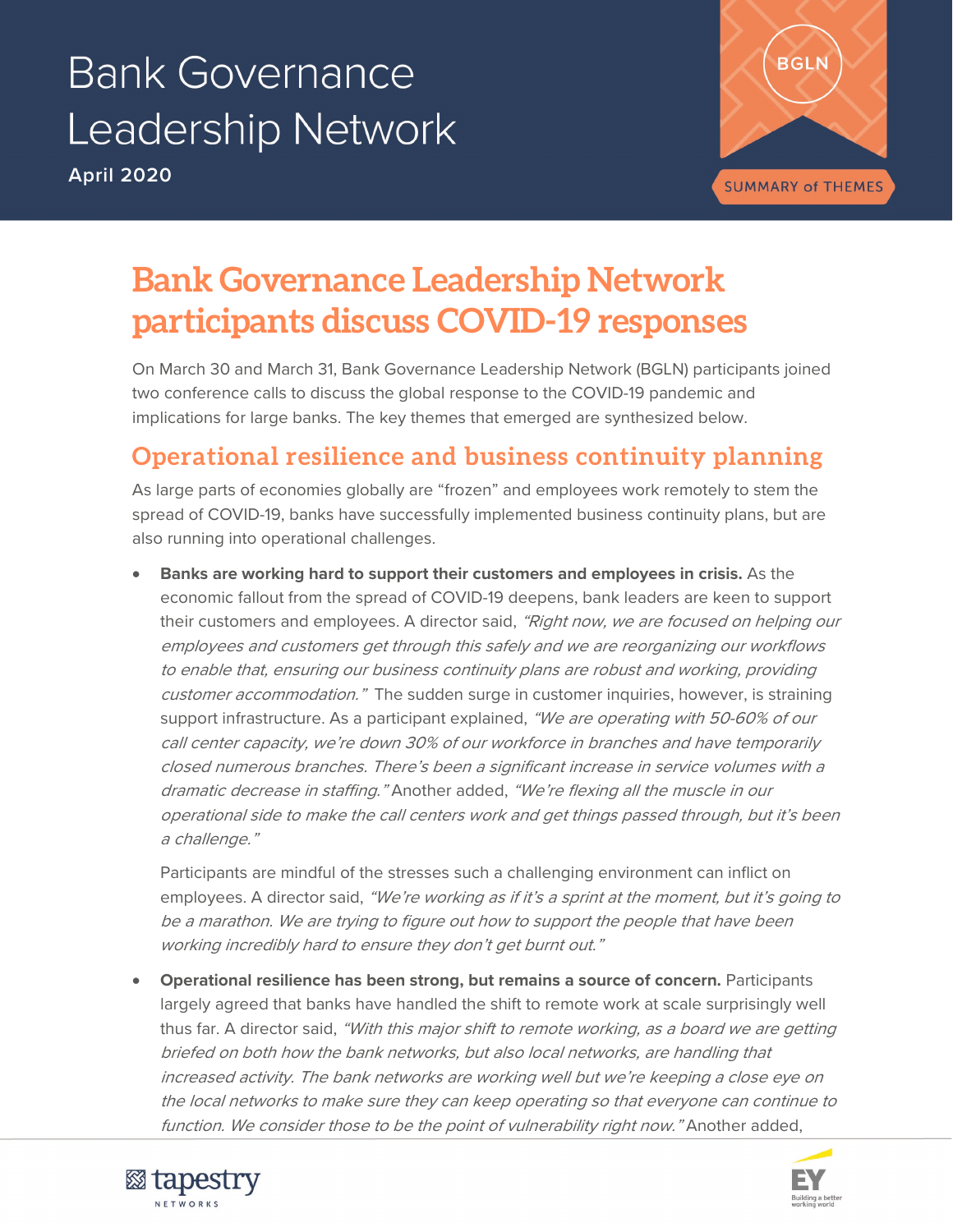

"Our business continuity has thus far stood up and worked and we've had no real surprises exactly; all of these things were included in the continuity plans. But what we did not anticipate was the scale, the global impact all at once." Cybersecurity is also a concern in this environment. A director said, "As people are working from home, are they unintentionally injecting some cyber risk? Are they practicing cyber hygiene? We haven't seen an uptick in cyber activity but we are watching very carefully."

## **Policy responses and the banks' role**

Policy makers and regulators around the world have taken a variety of steps to provide economic relief to individuals, SMEs, and large corporations to ease the financial impact of the crisis. Regulators are also providing relief regarding some post-crisis regulatory requirements to enable banks to provide financing and ease the burden of implementing new requirements. The situation has placed banks in the center of the economic response, creating new challenges and opportunities.

## **Regulators are adjusting requirements and priorities**

To give banks more flexibility to supply credit and support the fiscal response from policymakers in mitigating the economic costs of the COVID-19 outbreak, regulators are reviewing their own agendas and priorities. In describing their work to date, a regulator said, "Agencies have taken a number of steps to encourage banks to work with customers and use their liquidity and capital positions, which were in good shape before this, to support their customers and the economy. We are trying to do more to clarify exactly how that could work." Some of these steps involve relaxing regulatory requirements, while others will come via supervisory quidance. An EY participant described some of the actions taken to date: "We have seen a significant amount of supervisory guidance basically providing clarifications or encouragement to regulated institutions, as well as targeted relief to certain reporting deadlines, certain capital and liquidity rules, all of which are supposed to be reinforcing of the actions the central banks are taking to support the economy." A regulator added, "There is a lot of work being done on the regulation and supervision side to open up resources for immediate need. For example, the Basel Committee said they are pushing back the final stages of Basel 3 implementation." Stress tests in Europe and the UK have also been postponed for 2020, while those in the U.S. are continuing.

Regulators and supervisors are also shifting resources to focus on risks that could crystallize in the current environment. One regulator said, "Given all the work from home, concerns about credit risk, and high-volume trading going on, on the supervision side we have either paused or reoriented our supervision to monitoring credit underwriting and operational risks." Another said, "We think transparency into the financial strength of the banking industry is important. We are going to be shifting from the initial focus on market volatility, early moves to address strains in money markets, short term markets, investment funds suffering outflows, etc. Now, we are shifting towards credit risk at banks, towards corporations drawing down credit lines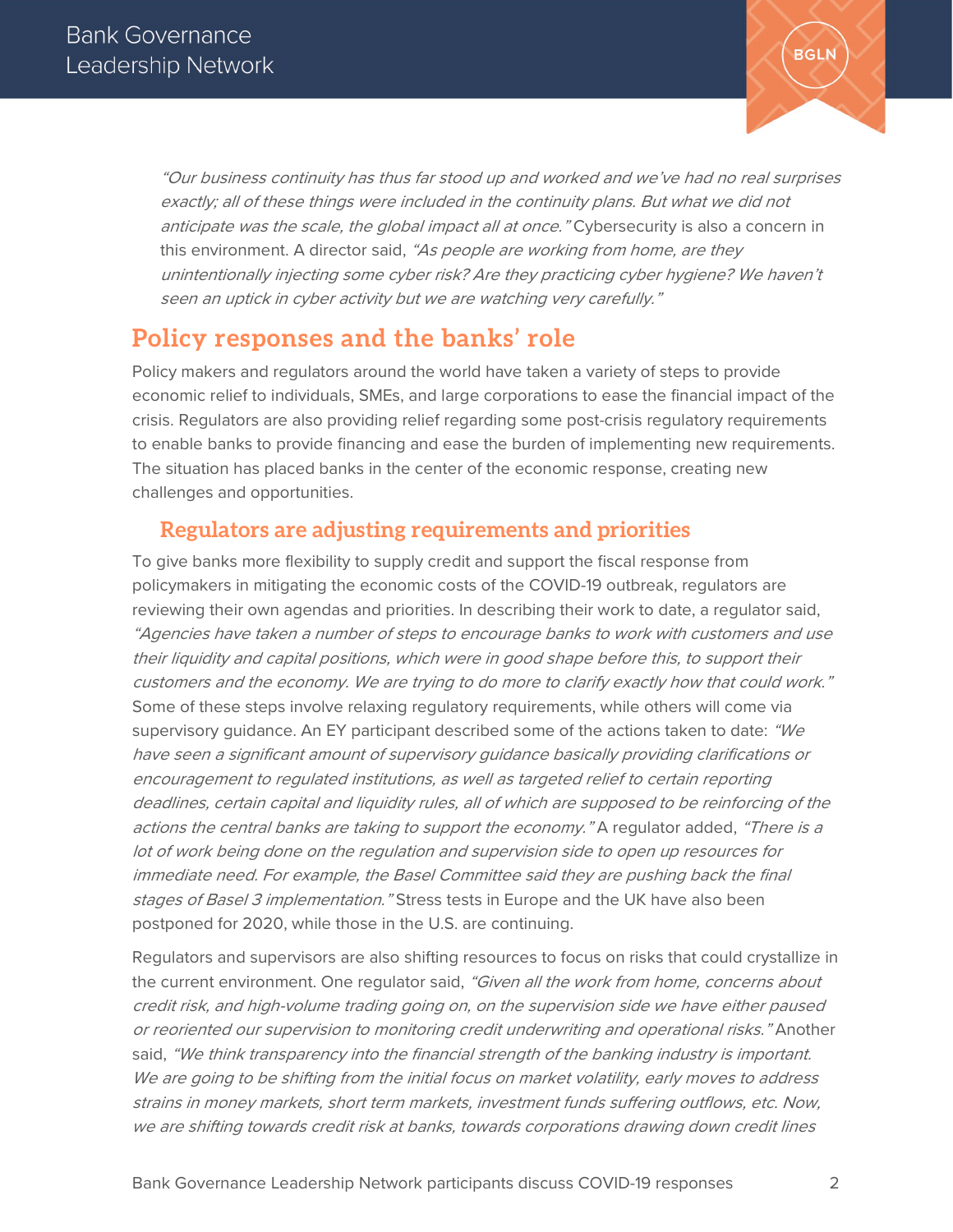

and the implications. So far, banks have been beneficiaries of some of the outflows from other industries."

## **Participants see challenges and opportunities in rapidly responding to borrowing needs**

Banks accept their obligation to support government policies in easing the financial pain for customers and to ensure credit continues to flow to support businesses effected by the shutdown. In doing so, participants foresee further operational and risk management challenges, but also some opportunities:

- **Effectively implementing stimulus policies and assisting customers will require improved communication among banks and policymakers.** Participants suggested that more clarity is needed on stimulus program requirements and the potential impact on banks. An EY participant explained, "There are issues to work out in the specific details of these schemes, the difficulties of operationalizing them in various countries, how to expedite processes while still recognizing there's a credit underwriting role to be done." A director stated, "What we've been asked to do is very hard to do quickly ... We need a much better understanding by the regulators and government. They have made some good policy interventions that should be applauded, but they need to understand that the conditions in the front line are very difficult and this will be very difficult to produce." Another participant suggested additional guidance from regulators could help in some instances: "Are the regulators looking at or discussing rules or guidance for modifications that could be standardized across the industry? The difficulties of servicing are real. Having standardized requirements could be helpful as it was during the last crisis."
- **Banks will struggle to quickly process loans.** Bank systems are not typically designed to process the expected loan request volumes on an expedited basis. An EY partner said of the U.S. response, "As the Small Business Administration (SBA) lenders look at how to mobilize their technology, what they have in place today is built for a very specific purpose, with an intensive underwriting process. It is not built for this. I am seeing a challenge across the banks on how you take a high volume - authorized to be ten times what the annual loan volume has been through the SBA program historically - and go through that over a couple of months." A director described the related challenges banks are managing globally: "For example, on loans over a certain threshold, you have to take security. That requires documentation, and it will take time. It used to take 14 days if you moved fast, and that was in a pre-crisis environment." Banks are exploring options to improve processing. An EY participant suggested some approaches: "There are a few options: You can adapt the technology you have, but that creates a lot of risk. Some banks are bringing in new technologies. We are seeing vendors step up and get involved, which might help create new solutions quickly, but it's a challenge." Some participants noted that they had worked with regulators to adopt new processes, using bots to automate rapid loan approval and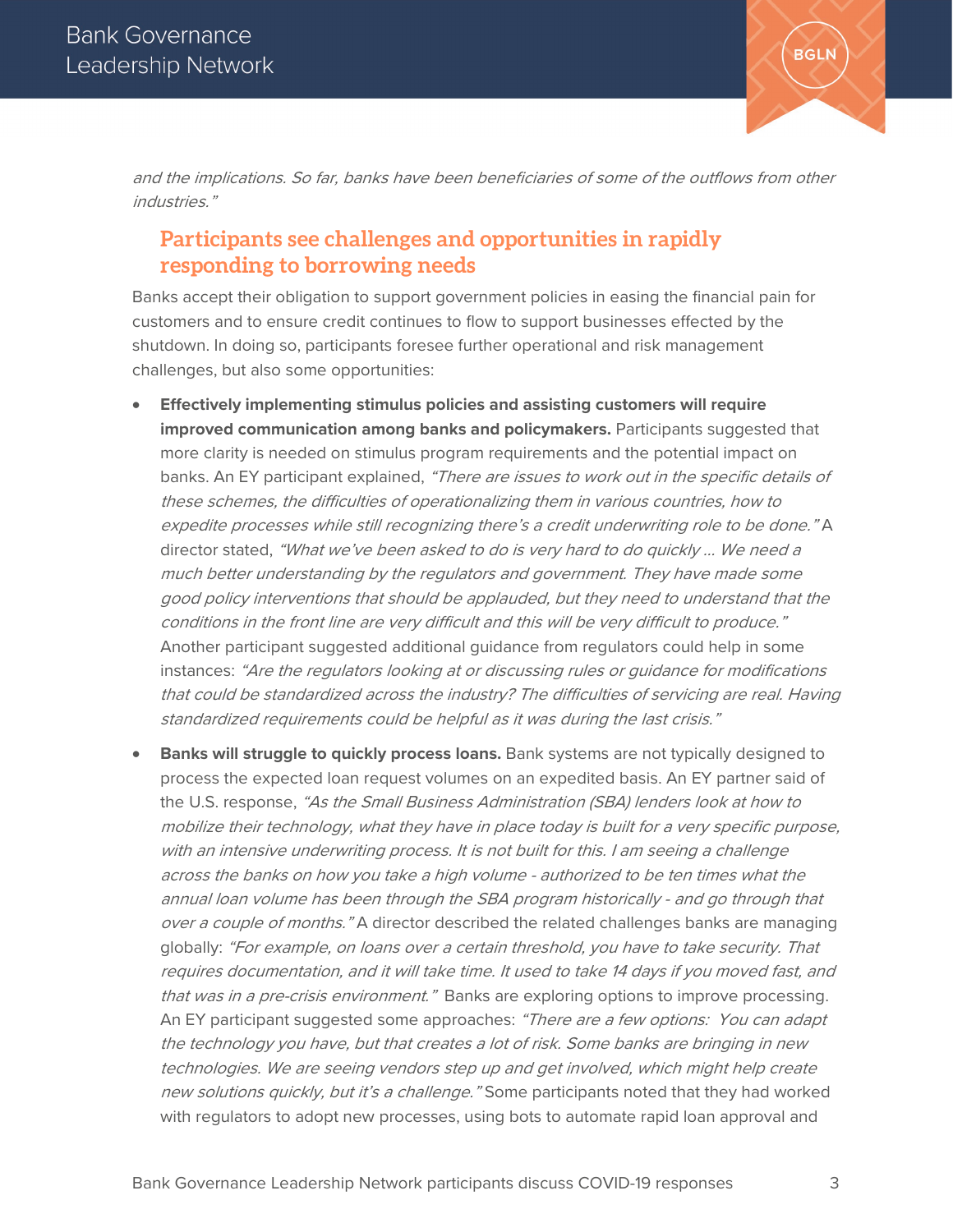

delivery, fully backed by a government guarantee, which eases the strain on credit underwriting.

• **How banks respond could impair or enhance their reputations.** A participant said, "Banks are going to get a lot of attention. In the U.S., there will not be enough funding for all the small businesses that need it, so there will be a reputational stress on everyone, and if banks can't get this distributed to the borrowers and grantees on a timely basis they could be at the forefront of that." Some directors see reputational risks in being the transmission mechanism for government policy: "There is a risk here that the government is sending the message that they've solved all the problems and could blame the banks when it doesn't work perfectly." Others see an opportunity for banks to be viewed as part of the solution. One director said, "I think it's a chance for so many banks to catch up on their own reputations. I know there is reputational risk, but banks' reputations have been in the gutter since the last crisis. I see this as a fantastic opportunity to restore the faith of the public in financial institutions and it's certainly up to each institution to stand up and deliver."

## **Planning for an uncertain future**

Participants anticipate that the unprecedented levels of uncertainty – regarding government policies and the ultimate economic impact - will persist for some time, posing challenges for balance sheets and scenario planning. The "new normal" could also raise longer term strategic and operating questions.

## **Challenging risk models and assumptions**

A director summarized the current situation: "Immediately the focus is on the now. We are experiencing significant loan growth at a rate that would already exceed what we saw in the last crisis. We need to behave such that we are in a position to support that growth and stop things like buybacks and dividends. We put in place our downcycle plan to manage credit. We are expecting a growth in credit losses and that absorbs capital. We are focused on helping our employees and customers get through this safely."

But the unprecedented economic shutdown is challenging risk management. One director said, "We've blown right through some of our stress scenarios, many of the markets are way past the stresses we were using. But we have not updated them yet because there has been so much focus on putting out fires, there has not even been time to think through these scenarios and what they might look like. It feels more unsure than it's ever felt in the past." While others said they were still within their extreme stress scenarios, they acknowledged that the ultimate impact of the long-term shut down of large parts of the economy would continue to challenge models: "We are still well off from our extreme stress data for now, but the unemployment figures are way past most high-risk scenarios. So now we're looking through whether some of our assumptions need to be reworked."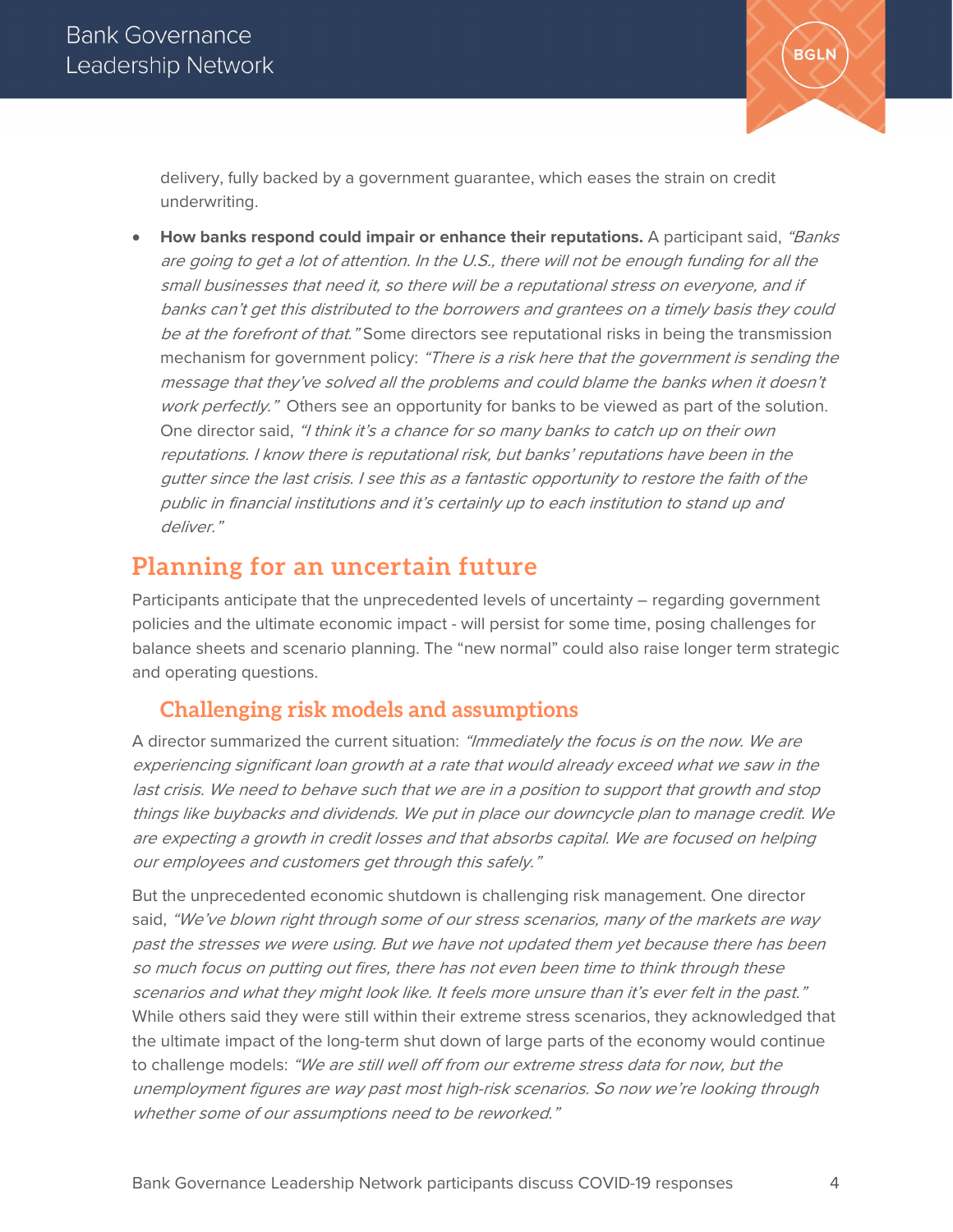

## **A long tail**

Some participants cautioned that this crisis could have a much longer tail than many initially predicted: "The next four weeks will be truly horrendous ...But we are looking at a timescale of at least six months with the current measures in place, "said one. In such a scenario, recovery timing and trajectory becomes increasingly difficult to project. One participant said, "The whole concept of viability I think is gone for the next 6-12 months." Further, the recovery may be more gradual than the v-shaped recovery some initially hoped for: "For the economy to really recover from this, we need consumer confidence back. People will think differently, about needing a nest egg to protect against something like this in the future, for example. You will get people going outside again and to a restaurant or two, sure, but don't think we'll get consumer confidence back to the levels it has been for some years." As a result, participants see significant credit losses. One noted, "Most businesses, if they haven't got three-to-six months of sales, they are not going to last. So, I think banks have no option but to help companies get through this period. But banks are heading for huge credit losses under any scenario." Another observed, "Depending on how long this lasts some of these businesses that we're asked to lend to will not be viable. So, it's not about whether we can lend to them quickly or not; it's a much bigger issue." In some cases, one participant predicted, "Debt for equity swaps will happen." Ultimately, governments and central banks will likely end up as the backstop.

The longer economic shutdowns persist, the more the current crisis will also raise important questions for banks and directors about the future. One director observed, "One fascinating outcome of the shift to remote work is seeing how, with so many branches closed, we've been able to repurpose many of our closed branch people into contact center people. How should we think about the branch footprint going forward? What about the blurring of the line between centralized and localized contact support? What does this mean for retraining employees?"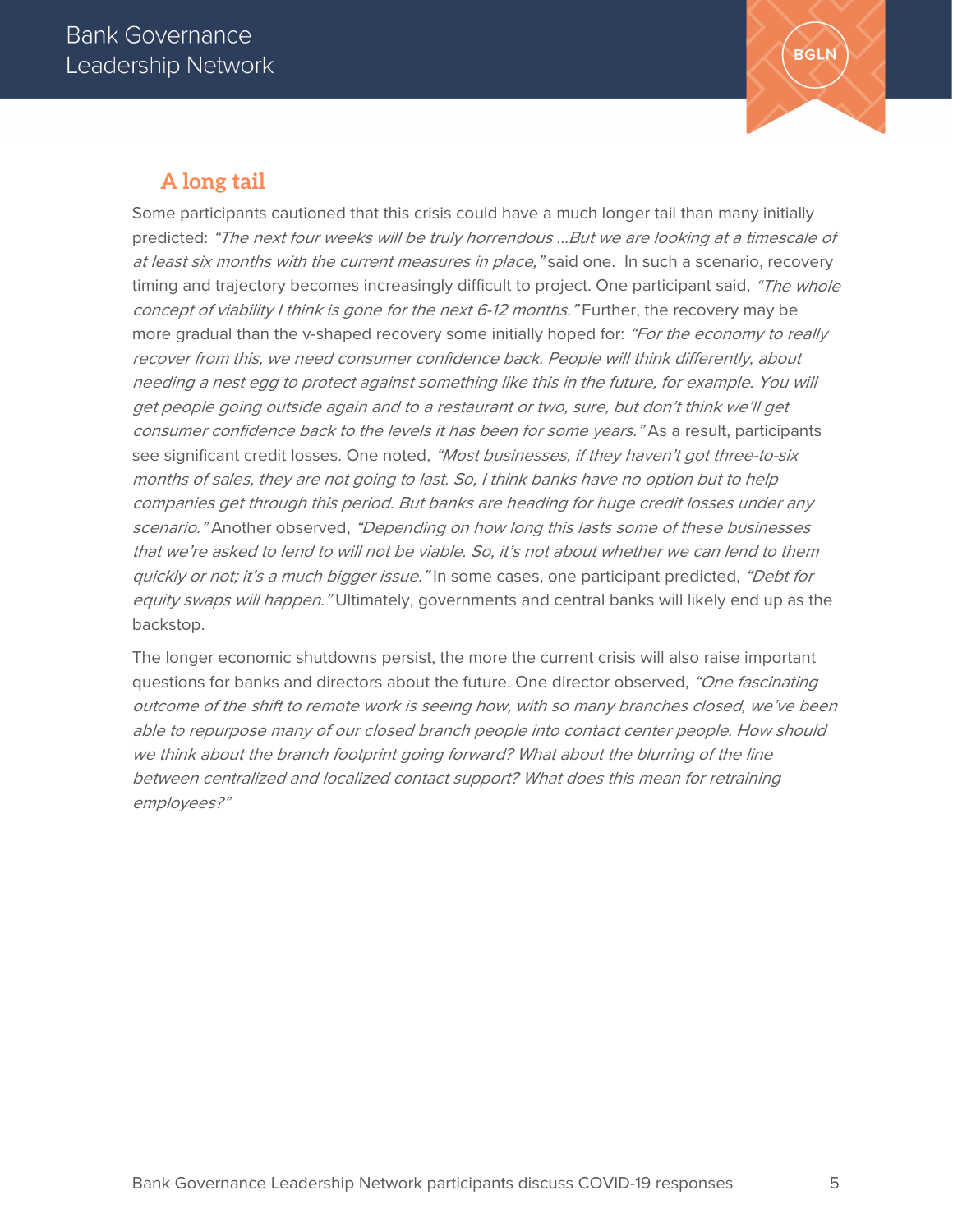

#### Meeting participants

- Homaira Akbari, Non-Executive Director, Santander
- Jeremy Anderson, Audit Committee Chair, UBS
- Nora Aufreiter, Corporate Governance Committee Chair, Scotiabank
- Win Bischoff, Chair of the Board, JPMorgan Securities
- Norman Blackwell, Chair of the Board, Nominations & Governance and Committee Chair, Lloyds Banking Group
- Amy Brinkley, Non-Executive Director, TD Bank
- Agnes Bundy Scanlan, Non-Executive Director, Truist Financial
- Bethany Dugan, Deputy Comptroller for Large Bank Supervision, OCC
- Terri Duhon, Risk Committee Chair, Morgan Stanley International
- Tim Flynn, Non-Executive Director, JPMorgan Chase
- Morten Friis, Non-Executive Director, RBC
- Michael Gibson, Director of the Division of Banking Supervision and Regulation, Federal Reserve System
- Tobias Guldimann, Audit Committee Chair, Commerzbank
- Lauren Hargraves, Senior Vice President and Manager, Wholesale Product Office, Federal Reserve Bank of NY
- Petri Hofsté, Chair Audit Committee, Rabobank
- Mark Hughes, Former Chief Risk Officer, RBC, Non-Executive Director Elect, UBS
- Simonetta Iannotti, Member of Secretariat, FSB
- Leslie Ireland, Non-Executive Director, Citigroup
- Christine Larsen, Non-Executive Director, CIBC
- Richard Meddings, Chair of the Board, TSB Banking Group
- Scott Moeller, Risk Committee Chair, JPMorgan Securities
- Maria Moutafis, Director, Corporate Governance, OSFI
- Bill Parker, US Bank
- Marty Pfinsgraff, Risk Committee Chair, PNC Financial